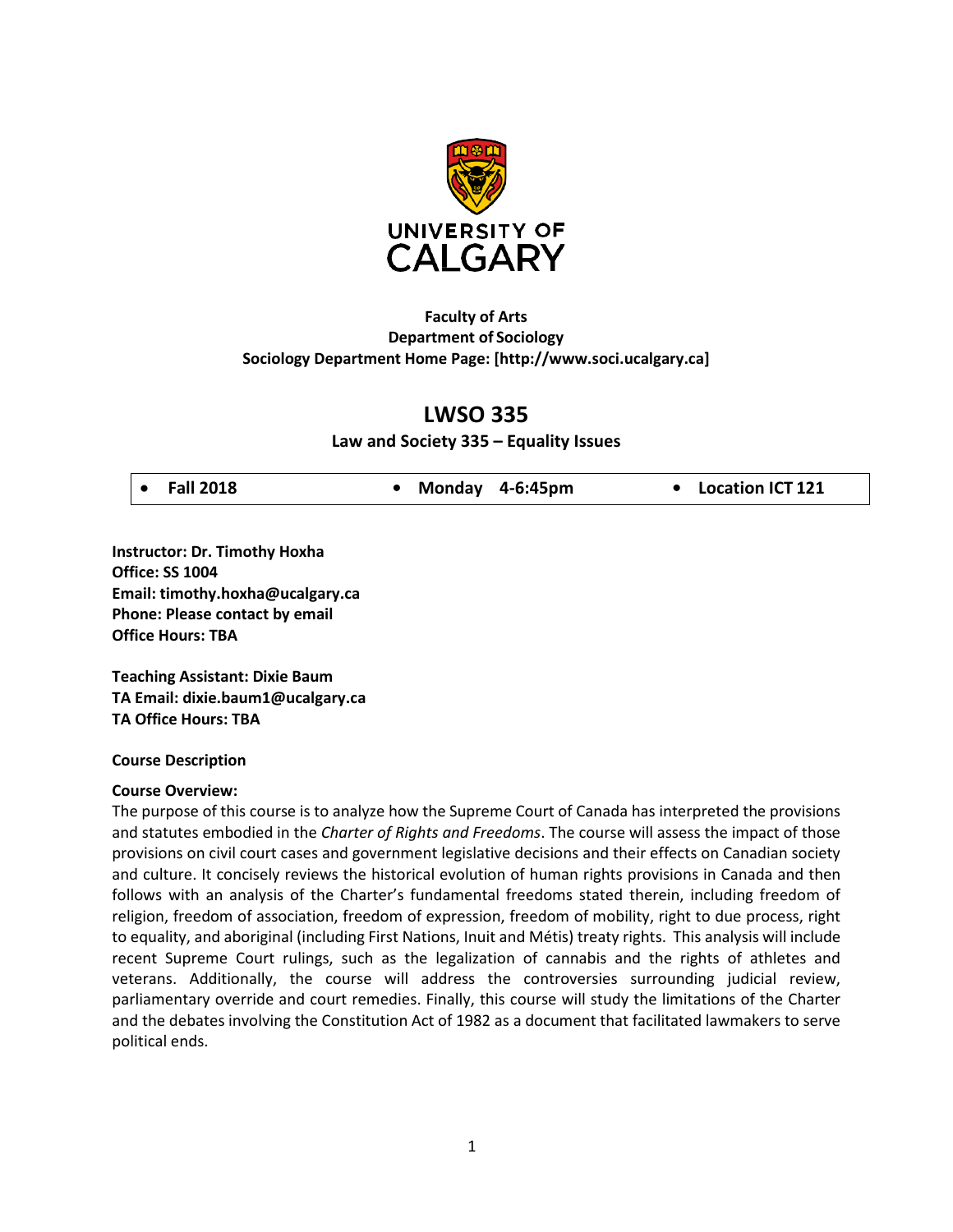### **Course Objectives/Learning Outcomes**

From a practical perspective, the course offers the opportunity for students to perform case law and social equity and human rights analysis. The research and analytic skills taught in this course serve as a bedrock for careers in the legal profession and public policy.

### **Required Textbooks Required Research Sources – University of Calgary Bookstore and Library Online Resources:**

- Sharpe, Robert. Roach, Kent. *The Charter of Rights and Freedoms: Essentials of Canadian Law*. Irwin Law Inc., Toronto. (2009/2017). University of Calgary Online Library Services.
- Greene, Ian. *The Charter of Rights and Freedoms: 30 Years of Decisions That Shape Canadian Life*, James Lorimer & Sons, Ltd., Toronto. (2001). University of Calgary Bookstore.
- Kelly, James R, and Manfredi, Christopher P. (editors).*Contested Constitutionalism, Reflections on the Charter of Rights and Freedoms*, UBC Press, Vancouver. (2009). University of Calgary Bookstore.
- Martin, Robert*. The Most Dangerous Branch: How the Supreme Court of Canada Has Undermined Our Law and Our Democracy*. McGill University Press (2005). University of Calgary Online Library Resources.
- Bakan, Joel. *Just Words: Constitutional Rights and Social Wrongs.* University of Toronto Press, Scholarly Publishing Division; 2nd Revised ed. Edition, 1997. University of Calgary Online Library Resources.

### **Supplementary Research Sources – Online Articles:**

- *"Charter of Rights and Freedoms."* Government of Canada Website. [\[http://laws-](http://laws-/) lois.justice.gc.ca/eng/Const/Const\_index.html].
- Supreme Court of Canada Website. [\[http://www.scc.csc.gc.ca/welcome/index\\_e.asp\].](http://www.scc.csc.gc.ca/welcome/index_e.asp)
- *"Reported Decisions of the Supreme Court: 1983 to Present."* Supreme Court of Canada Website. [\[http://scc.lexum.unmontreal.ca/en/index.htm\]](http://scc.lexum.unmontreal.ca/en/index.htm).
- Canadian Legal Information Institute (a search engine for reported court cases in all Canadian jurisdictions). [\[http://www.canlii.org/en/index.html\].](http://www.canlii.org/en/index.html)
- "*History of Civil Rights in Canada.*" History of Rights Website. [\[http://historyofrights.ca/history/charter-of-rights-and](http://historyofrights.ca/history/charter-of-rights-and-freedoms/)[freedoms/\].](http://historyofrights.ca/history/charter-of-rights-and-freedoms/)
- "*Civil Rights Activism*." History of Rights Website. [\[http://historyofrights.ca/history/activism/\].](http://historyofrights.ca/history/activism/)
- "*Do Bills of Rights Matter? The Canadian Charter of Rights and Freedoms".* Epp, Charles R. The American Political Science Review, Vol. 90, No. 4 (Dec. 1996), pp. 765-777. [\[http://www-jstor-](http://www-jstor-/)

org.ezproxy.lib.ucalgary.ca/stable/2945841?sid=primo&origin=crossref&seq=1#page\_scan\_tab\_ contents].

## **Supplementary Research Sources – University of Calgary Library:**

- Beatty, David. *Constitutional Law in Theory and Practice.*
- Cairns, Allan. *The Charter versus Federalism*.
- Hutchinson, Allan. *Waiting for Coraf: A Critique of Law and Rights.*
- Knopff, Rainer and Morton, Frederick. *Charter Politics.*
- Mandel, Michael. *The Canadian Charter of Rights and the Legalization of Politics*, 2<sup>nd</sup> ed.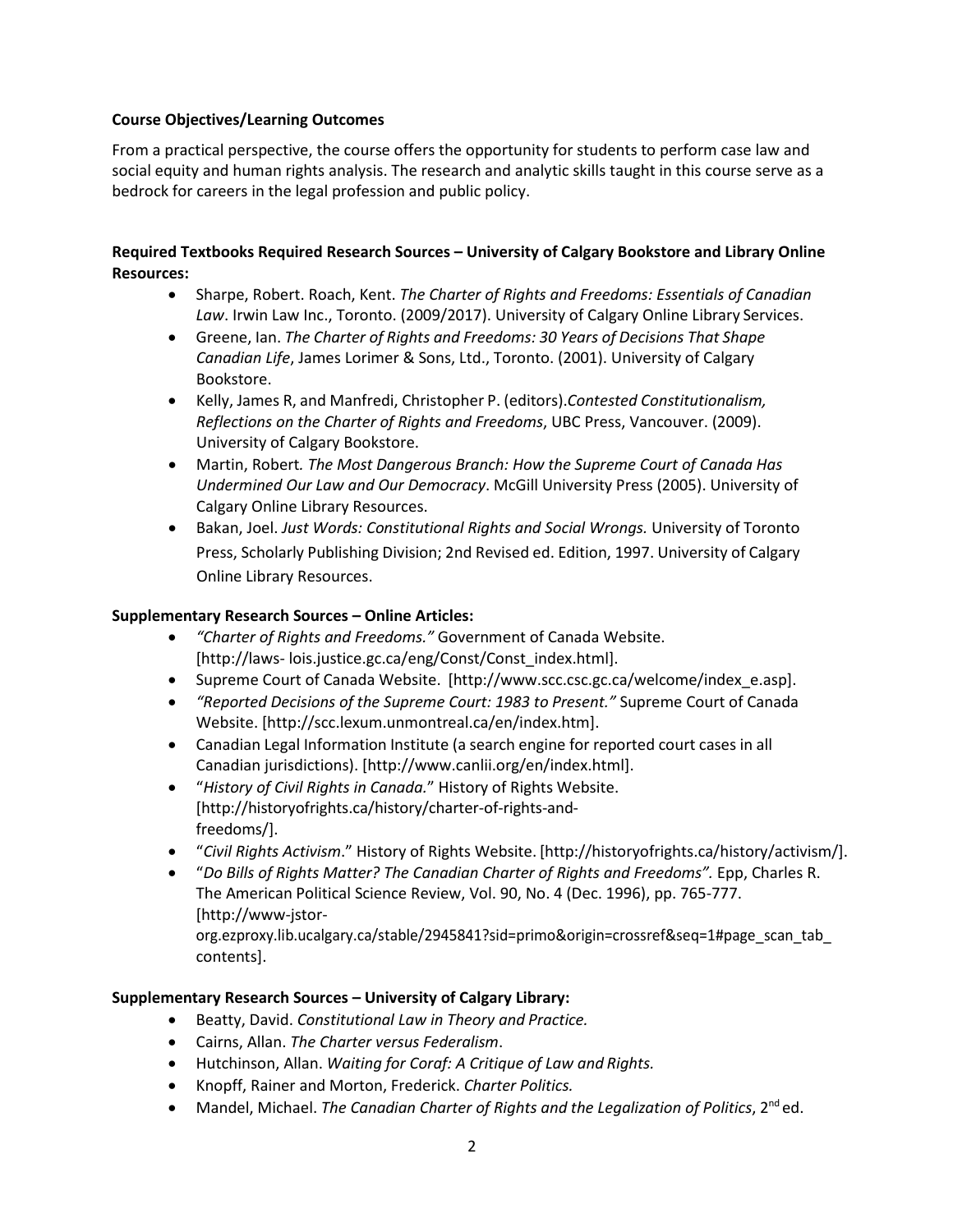- Morton, FL, and Knopff, Rainer. *The Charter Revolution and the Court Party.*
- Morton, FL, ed., *Law, Politics and the Judicial Process in Canada*, 3<sup>rd</sup> ed.
- Monahan, Patrick. *Politics and the Constitution*.
- Manfredi, Christopher P., Judicial *Power and theCharter: Canada and the Paradox of Liberal Constitutionalism.*
- Roach, Kent. *The Supreme Court on Trial: Judicial Activism or DemocraticDialogue.*

#### **Methods of Evaluation**

| Written Paper Assignment 35% |     |  |  |  |  |
|------------------------------|-----|--|--|--|--|
| Midterm Exam                 | 35% |  |  |  |  |
| <b>Final Examination</b>     | 30% |  |  |  |  |

#### **Final Exam Information**

Final Exam held during the exam period.

#### **Grading Scale**

Letter grades will be assigned and submitted to the registrar based on the following scale:

| Grade     | <b>Percent range</b> | <b>Grade Point Value</b> | <b>Description</b>                       |
|-----------|----------------------|--------------------------|------------------------------------------|
| $A+$      | $96 - 100%$          | 4.0                      | Outstanding performance                  |
| A         | $90 - 95.99\%$       | 4.0                      | Excellent-superior performance           |
| A-        | $85 - 89.99\%$       | 3.7                      |                                          |
| $B+$      | $80 - 84.99\%$       | 3.3                      |                                          |
| B         | $75 - 79.99\%$       | 3.0                      | Good - clearly above average performance |
| <b>B-</b> | $70 - 74.99\%$       | 2.7                      |                                          |
| $C+$      | $67 - 69.99%$        | 2.3                      |                                          |
| C         | $63 - 66.99\%$       | 2.0                      | Satisfactory - basic understanding       |
| $C-$      | $59 - 62.99\%$       | 1.7                      |                                          |
| D+        | $55 - 58.99%$        | 1.3                      |                                          |
| D         | $50 - 54.99%$        | 1.0                      | Minimal pass - marginal performance      |
| F         | < 50%                | 0                        | unsatisfactory performance               |

The grades for a course component may be scaled to maintain equity among sections and to conform to departmental norms.

### **Schedule of Lectures and Readings**

# **September 10, 2018 Lectures 1, 2, 3 Introduction to the Course**

Outlining course objectives and explaining course requirements

### **Readings: Pre-Charter Era**

- Sharpe, Robert. Roach, Kent. *The Charter of Rights and Freedoms*, Chapter 1: HistoricalContext.
- *The Charter of Rights and Freedoms*, Ian Green, Preface and Chapter 1: Civil Rights in Canada During the Pre-Charter Era.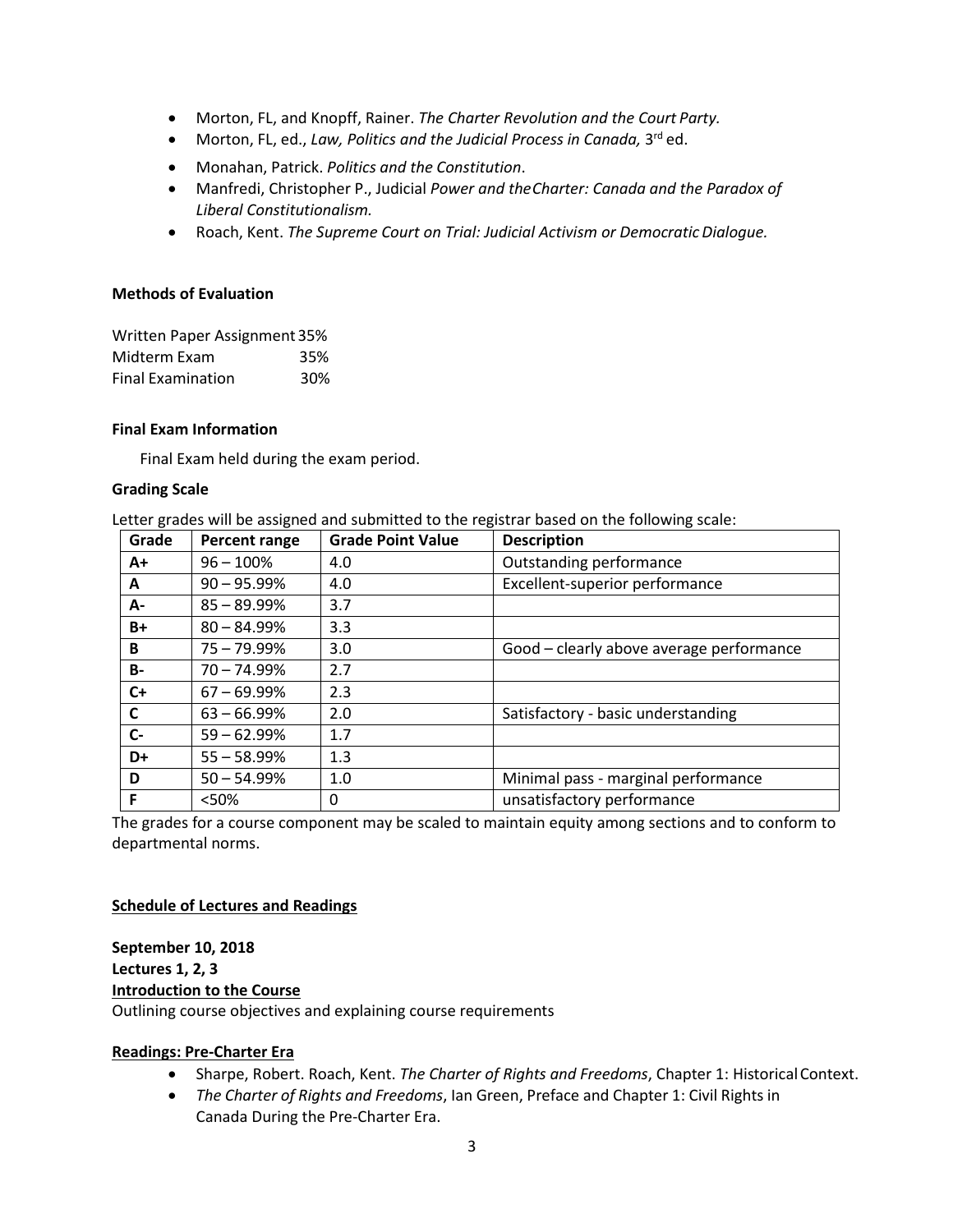# **September 17, 2018**

## **Lectures 4, 5, 6**

## **Readings:** *The Charter of Rights and Freedoms*

- *The Charter of Rights and Freedoms,* Ian Green, Chapter 2: The Substantive Provision in the Charter. pp. 65-95.
- Sharpe, Robert. Roach, Kent. *The Charter of Rights and Freedoms,* Chapter 4: Limitations on the Charter.

## **September 24, 2018**

## **Lectures 7, 8, 9**

## **Readings: Judicial Review / Legislative Override**

- Sharpe, Robert. Roach, Kent. *The Charter of Rights and Freedoms,* Chapter 2: The Legitimacy of Judicial Review/. Sharpe, Robert. Roach, Kent. T*he Charter of Rights and Freedoms*, Chapter 5: Judicial Override.
- Huscroft, Grand. "Rationalizing Judicial Power: The Mischief of Dialogue Theory", pp. 50-65 from *Contested Constitutionalism Reflection on the Canadian Charter of Rights and Freedoms*, Edited by James B. Kelly and Christopher P. Manfredi, 2009.
- Martin, Robert. "Judicial Review of Everything", *From The Most Dangerous Branch: How the Supreme Court of Canada has Undermined our Law and our Democracy*, Chapter 6. University of Calgary Online Library Resources.
- Petter, Andre. "Legalize This: The Charter of Canadian Politics,", pp. 33-49 from *Contested Constitutionalism Reflection on the Canadian Charter of Rights and Freedoms*, Edited by James o B. Kelly and Christopher P. Manfredi, 2009.

# **Suggested Readings:**

- Makarenko, Jay. "The Notwithstanding Clause: Section 33 of *The Charter*." [\[http://www.mapleleafweb.com/features/notwithstanding-clause-section-33](http://www.mapleleafweb.com/features/notwithstanding-clause-section-33-) charter.html].
- "20 Years of Pierre Trudeau's Charter of Wrongs", *LifeSiteNews* Website. Tuesday, April 16, 2002[.\[http://www.lifesitenews.com/news/20-years-of-pierre-trudeaus-charter-of-wrongs\].](http://www.lifesitenews.com/news/20-years-of-pierre-trudeaus-charter-of-wrongs)
- Fitz-James, Michael. "The Judge and the Juror", *The Globe & Mail*. Toronto, Ontario. Jan.3, 2004: Arts and Entertainment. p. D9. University of Calgary Online Library Resources. [\[http://go.galegroup.com.ezproxy.lib.ucalgary.ca/ps/retrieve\]](http://go.galegroup.com.ezproxy.lib.ucalgary.ca/ps/retrieve).

# **October 1, 2018**

# **Lectures 10, 11, 12**

# **Readings: Freedom of Conscience and Religion**

- Sharpe, Robert. Roach, Kent. *The Charter of Rights and Freedoms*, Chapter 8: Freedom of Conscience and Religion.
- Greene, Ian. *The Charter of Rights and Freedoms*, Chapter 3: Freedom of Religion, pp.103-119.

# **Suggested Readings:**

• Geddes, John. "Trudeau government stands firm in clash with faith-based groups over summer jobs", *MacLean's Magazine* Website. Jan 19, 2018.

[\[http://www.macleans.ca/politics/ottawa/trudeau-government-stands-firm-in-clash-with-faith](http://www.macleans.ca/politics/ottawa/trudeau-government-stands-firm-in-clash-with-faith-)based-groups-over-summer-jobs/].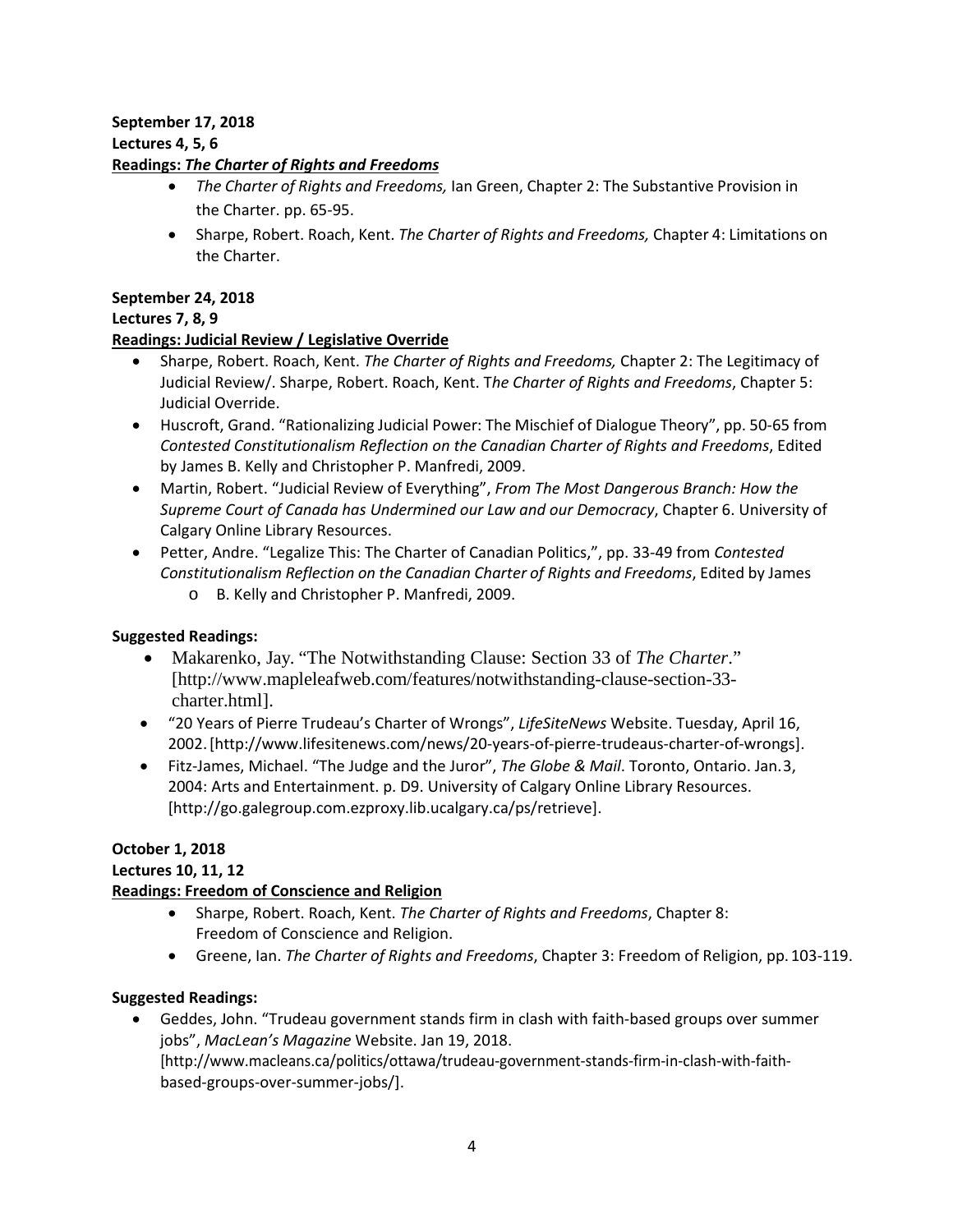- R. v. Big M Drug Mart Ltd., 1985. Case number: 18125. Filed under Section 2: Fundamental Freedoms, Section 2(a) Freedom of Religion, "Contravening the Lord's Day Act, thepolice charged Big M Drug Mart in Calgary for unlawfully operating on Sunday". Supreme Court of Canada Website. [\[http://scc-csc.lexum.com/scc-csc/scc-csc/en/item/43/index.do\]](http://scc-csc.lexum.com/scc-csc/scc-csc/en/item/43/index.do).
- R. v. N.S., 2012-12-20. Case number: 33989. Filed under Section 11(d): Presumption of Innocence, Section 2: Fundamental Freedoms, Section 2 (a): Freedom of Religion, Section 7: Life, Liberty, & Security of the Person. "Two accused persons stood charged with sexually assaulting 'N.S.'. When called to testify, 'N.S.' stated that she wished to wear a niqab, which covered her face and which she insisted was a necessary part of her Muslim faith." Charter Cases Website. [\[http://www.chartercases.com/r-v-n-s-2012-scc-72/\].](http://www.chartercases.com/r-v-n-s-2012-scc-72/)
- Trinity Western University v. Nova Scotia Barristers' Society, 2015 NSSC 25, in TWU v. NSBS, "Nova Scotia's Supreme Court delivered a resounding vindication for freedom of religion last month, overturning a Nova Scotia Barristers' Society regulation, which would have prohibited Trinity Western University graduates from practicing law in that province". Charter Cases Website[. \[http://www.chartercases.com/trinity-western-university-v-nova-scotia-barristers](http://www.chartercases.com/trinity-western-university-v-nova-scotia-barristers-)society-2015-nssc-25/].

## **October 15, 2018**

# **Lectures 13, 14, 15**

## *Submit Case Law Assignment*

## **Readings**: **Freedom of Expression and Association**

- Greene, Ian. *The Charter of Rights and Freedoms*, Chapter 9: Freedom of Expression, pp. 139- 159.
- Sharpe, Robert. Roach, Kent. *The Charter of Rights and Freedoms*, Chapter 10: Freedom of Association.

## **Suggests Readings:**

- R. v. Zundel. 1992-08-27. Case number: 21811. "The accused was charged with spreading false news contrary to s. 181 of the Criminal Code". Supreme Court of Canada Website. [\[http://scc](http://scc-/)csc.lexum.com/scc-csc/scc-csc/en/item/904/index.do].
- R. v. Keegstra. 1995-05-18. Case number: 21118. "The accused, an Alberta high school teacher, was charged under s. 319(2) of the Criminal Code with willfully promoting hatred against an identifiable group". Supreme Court of Canada Website. [\[http://scc-csc.lexum.com/scc-csc/scc](http://scc-csc.lexum.com/scc-csc/scc-)csc/en/item/695/index.do].
- R. v. Butler. 1992-02-27. Case number: 22191. "The Appellant, Butler, had been convicted of possession and distribution of 'obscenity' for material sold at his Winnipeg, Manitoba retail outlet, Avenue Video Boutique. The task of the Supreme Court of Canada in considering Mr. Butler's appeal was to make a determination as to the constitutionality of Section 163 ofthe Criminal Code, Canada's obscenity law, and to interpret Section 163 to determine what types of material fall under the umbrella of 'obscenity'." Supreme Court of Canada Website. [\[http://scc](http://scc-/)csc.lexum.com/scc-csc/scc-csc/en/item/844/index.do].
- R. v. Canadian Broadcasting Corp., 2018-02-09. Case number: 37360. "The Crown sought an injunction against the Canadian Broadcasting Corporation demanding the deletion of anonline article referring to an underage murder victim whose identity was subsequently subject to a court-ordered publication ban." Charter Cases Website. [\[http://www.chartercases.com/r-v](http://www.chartercases.com/r-v-)canadian-broadcasting-corp-2018-scc-5/].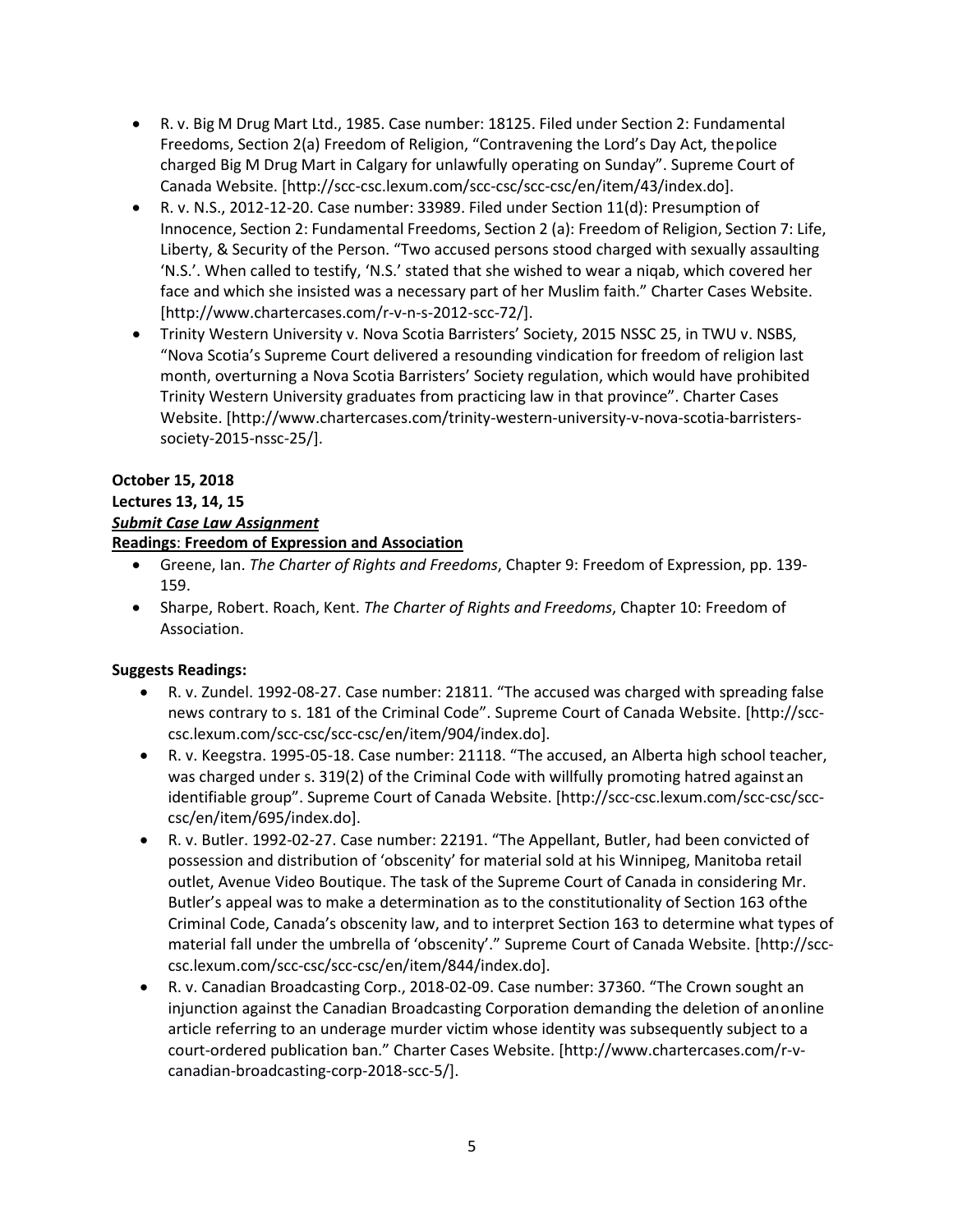- Crookes v. Newton. 2011. Case number: 33412. Filed under Section 2: Fundamental Freedoms, Section 2(b): Freedom of Expression. "In the landmark case, the Supreme Court of Canada clarified the law of defamation in the context of the internet, stating that merely linking to defamatory content on another web page does not constitute 'publication,' and therefore is not defamatory in and of itself." Supreme Court of Canada Website. [\[http://scc-csc.lexum.com/scc](http://scc-csc.lexum.com/scc-)csc/scc-csc/en/item/7963/index.do].
- R. v. Khawaja. 2012. Case number: 34103. Filed under Section 2: Fundamental Freedoms, Section 2(b): Freedom of Expression, Section 2(d): Freedom of Association. "A companion case heard alongside Khawaja v. United States of America. The Supreme Court of Canada considered the constitutional argument of convicted terrorist conspirator, Mohammad Momin Khawaja." Charter Cases Website. [\[http://www.chartercases.com/r-v-khawaja-2012-scc-69/\]](http://www.chartercases.com/r-v-khawaja-2012-scc-69/).
- Sriskandarajah v. United States of America. 2012. Case number: 34009, 34013. "The Appellants, Suresh Sriskandarajah and Piratheepan Nadarajah, were alleged to have provided support to a Sri Lankan terrorist organization, the Tamil Tigers, with warship design software and communications equipment and to have assisted with money laundering. Nadarajah was accused of attempting to acquire weapons on behalf of the organization. Neither Defendant was prosecuted in Canada; rather, the United States sought expedition of both to beprosecuted there." Charter Cases Website. [\[http://www.chartercases.com/sriskandarajah-v-united-states](http://www.chartercases.com/sriskandarajah-v-united-states-)of-america-2012-scc-70/].

## **October 22, 2018 Lectures 16, 17, 18** *Midterm Exam* **Readings: Legal Rights**

• Greene, Ian. *The Charter of Rights and Freedoms*, Chapter 4: Legal Rights.

### **Suggested Readings:**

- "The Charter and the Law of Work: A Beginner's Guide", David J. Doorey, York University. [\[http://papers.ssrn.com/sol3/papers.cfm?abstract\\_id=2150279\]](http://papers.ssrn.com/sol3/papers.cfm?abstract_id=2150279).
- Canada (Prime Minister) v. Khadr. 2010-01-29. Case number: 33289. Supreme Court of Canada Website. [\[http://scc-csc.lexum.com/scc-csc/scc-csc/en/item/7842/index.do\].](http://scc-csc.lexum.com/scc-csc/scc-csc/en/item/7842/index.do)
- Canada (Attorney General) v. Bedford. 2013. Case number: 34788. Filed under Legal Rights: Life, Liberty & Security of Person. "The Respondents, a group of prostitutes and former prostitutes, argued that a number of Criminal Code provisions prohibiting expression and commercial activities relating to prostitution were in breach of Sections 7 and 2(b) of the Charter of Rights and Freedoms." Charter Cases Website. [\[http://scc-csc.lexum.com/scc](http://scc-csc.lexum.com/scc-csc/scc-)[csc/scc-](http://scc-csc.lexum.com/scc-csc/scc-) csc/en/item/13389/index.do].
- R. v. Loewen. 2011. Case number: 33914. Filed under Section 8: Search & Seizure, Section 9: Arbitrary Detention. "A police officer had smelled marijuana on the Appellant, Derek Loewen, after stopping him for speeding and came to the conclusion that he had committed the
- indictable offence of possession for the purpose of trafficking. The officer proceeded to search Mr. Loewen and found 100 grams of crack cocaine. This appeal dealt with the legality of the detention and search." Charter Cases Website. [\[http://www.chartercases.com/category/arbitrary-detention/\].](http://www.chartercases.com/category/arbitrary-detention/)
- Murray, Nick. "RCMP officers cleared of excessive force against Bernard Naulalik." *CBC News* Website. Nov 13, 2015. [\[http://www.cbc.ca/news/canada/north/no-discipline-for](http://www.cbc.ca/news/canada/north/no-discipline-for-officer-in-)[officer-in-](http://www.cbc.ca/news/canada/north/no-discipline-for-officer-in-) bernard-naulalik-complaint-against-rcmp-1.3318084].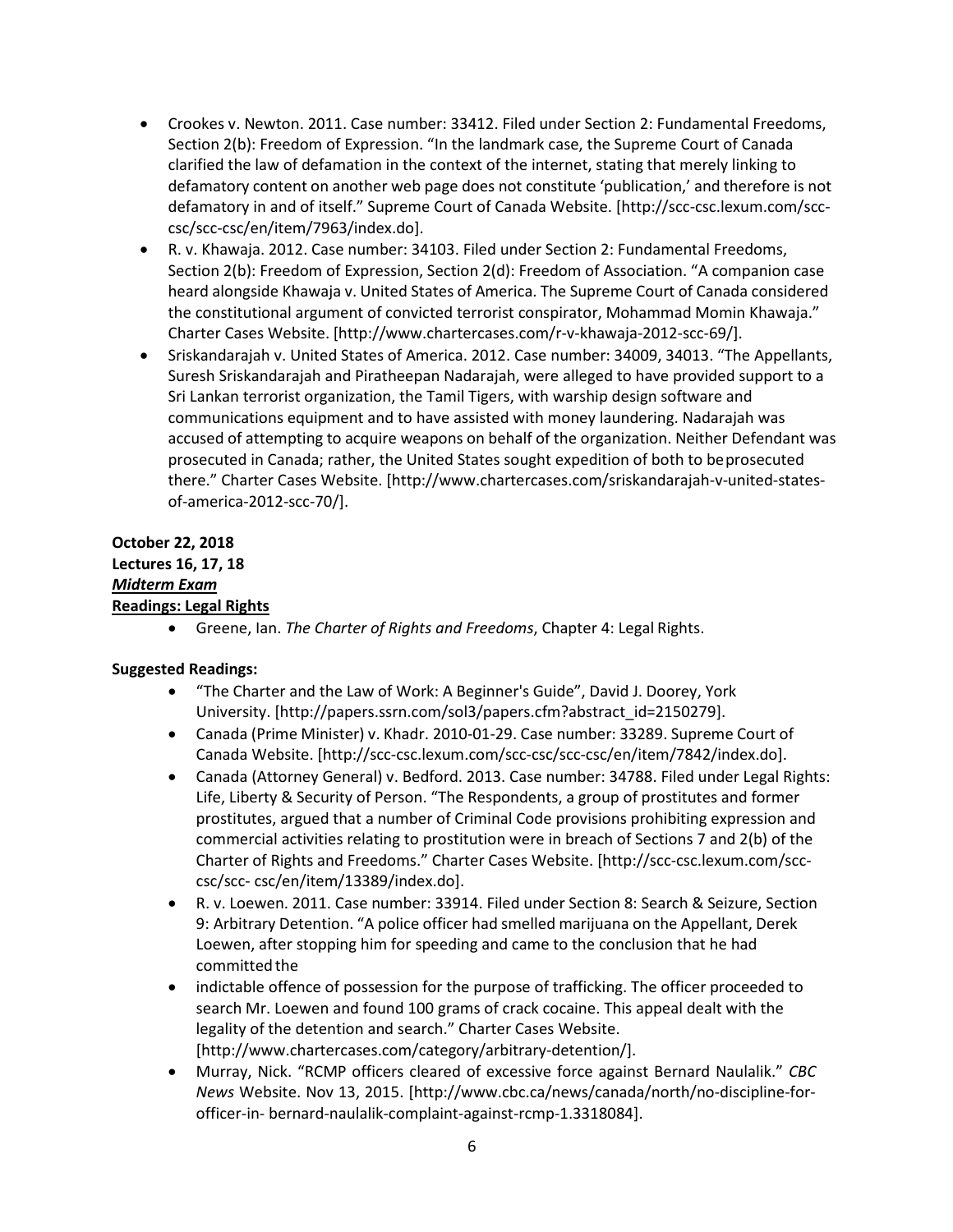• "Supreme Court Rules in Support of Sex Workers." Supreme Court of Canada Website. [\[http://www.pivotlegal.org/canada\\_v\\_bedford\\_a\\_synopsis\\_of\\_the\\_supreme\\_court\\_of\\_cana](http://www.pivotlegal.org/canada_v_bedford_a_synopsis_of_the_supreme_court_of_canada_) da ruling].

# **October 29, 2018 Lectures 19, 20, 21 Readings**: **Criminal Process**

• Sharpe, Robert. Roach, Kent. *The Charter of Rights and Freedoms*, Chapter 14: Charter Rights in the Criminal Process, pp. 259-305.

Suggested Readings:

• H. vs. M. 1999-05-20. Case number: 25838. Filed under the Right to Equality. The Supreme Court of Canada Website. [\[http://scc-csc.lexum.com/scc-csc/scc-csc/en/item/1702/index.do\]](http://scc-csc.lexum.com/scc-csc/scc-csc/en/item/1702/index.do).

## **November 5, 2018 Lectures 22, 23, 24 Readings: Equality**

- Greene, Ian. *The Charter of Rights and Freedoms*, Chapter 6: Equality.
- Bakan, Joel*. Just Words: Constitutional Rights and Social Wrongs*, Chapter 3: Equality and the Liberal Form of Rights - Part 2.

## **November 12, 2018 Lectures 25, 26, 27 Readings: Aboriginal Rights**

- Greene, Ian. *The Charter of Rights and Freedoms,* Chapter 8: Aboriginal Rights.
- Milward, David. Aboriginal Justice and the Charter: Realizing a Culturally Sensitive Interpretation of Legal Rights, UBC Press, chapter 9. University of Calgary Online Library Resources.

# **Suggested Readings:**

- Zussman, Richard. "Indigenous leaders in B.C. say PM Trudeau has 'failed' to protecttheir interests." *Global News*. April 16, 2018[. \[http://globalnews.ca/news/4147763/trudeau-failed-b](http://globalnews.ca/news/4147763/trudeau-failed-b-)c-indigenous-leaders/].
- Kane, Laura. "Court ruling quashes approval of Trans Mountain." *CTV News*. August30, 2018. [\[http://www.ctvnews.ca/business/court-ruling-quashes-approval-of-trans-mountain-](http://www.ctvnews.ca/business/court-ruling-quashes-approval-of-trans-mountain-)1.4073752].
- Smith, Christine Miskonoodinkwe. "BILL C-45 AFFECTS ALL CANADIANS, NOT JUST FIRST NATIONS." *Shameless Magazine.* Jan. 16, 2013. [\[http://shamelessmag.com/blog/entry/bill-c-45](http://shamelessmag.com/blog/entry/bill-c-45-) affects-all-canadians-not-just-first-na].
- Milward, David. *Aboriginal Justice and the Charter*: *Realizing a Culturally Sensitive Interpretation of Legal Rights,* UBC Press, chapter 10. University of Calgary Online Library Resources.
- Macklem, Patrick. "Indigenous Peoples and the Canadian State: The Prospects of a Postcolonial Constitutional Pluralism". [\[http://www.cambridge.org/core/books/canada-in-the](http://www.cambridge.org/core/books/canada-in-the-)world/indigenous-peoples-and-the-canadian-state/794A0CED3132C8EA73B996DE2FFC763D].
- Borrows, John. "Aboriginal and Treaty Rights and Violence Against Women". SpecialIssue: Rights, Constitutionalism and the Canadian Charter of Rights and Freedom. Osgoode Hall Law Journal, Winter 2013, Vol. 50 (3), pp. 699-736. University of Calgary Online Library Resources.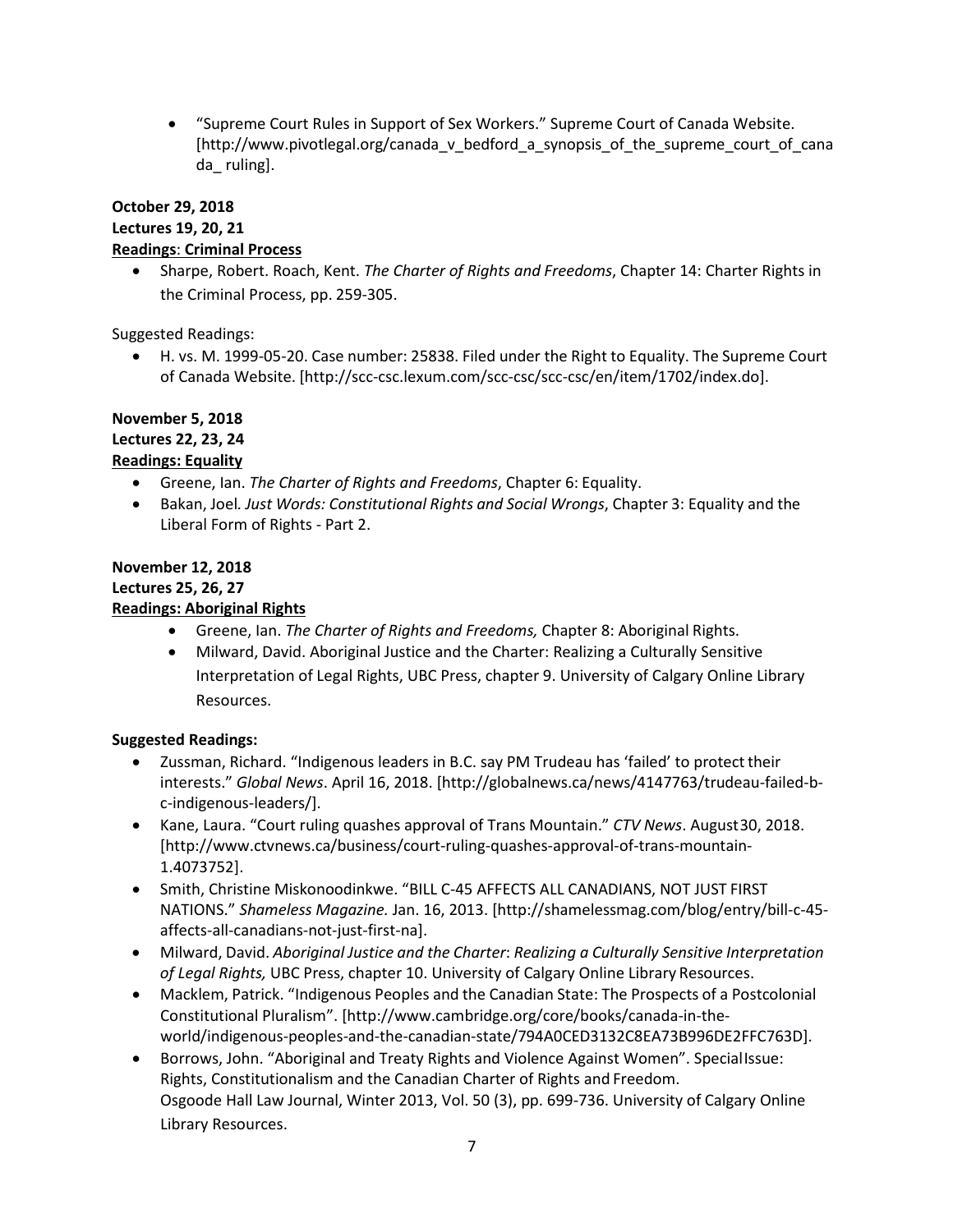• R. vs. Sparrow. 1990-05-31. Case number: 20311. Filed under section 35(1) of the Constitution Act, 1982, "Park rangers in BC caught and charged Ronald Sparrow, an aboriginal, forfishing with a drift net approximately 37m longer than permitted by the Fisheries Act of 1985". Charter Case Website. [\[http://scc-csc.lexum.com/scc-csc/scc](http://scc-csc.lexum.com/scc-csc/scc-)csc/en/item/609/index.do?r=AAAAAQAHc3BhcnJvdwE].

### **November 19, 2018**

## **Lectures 28, 29, 30**

## **Readings: Athletes' Rights**

- Hoxha, Timothy, "Atlanta '96 and Athletes' Rights: An Analysis of Drug Testing and the Canadian and American Regulatory Agencies Serving the International Olympic Committee." *Entertainment and Sports Lawyer*, Volume 14, No. 1, Spring. American Bar Association, Chicago, Ill., pp. 7-10.
- "AthletesCAN Signs Universal Declaration of Player Rights in Washington, D.C". *Athletes CAN*. December 14, 2017. [\[http://www.athletescan.com/en/athletescan-signs-universal-declaration-player-rights-](http://www.athletescan.com/en/athletescan-signs-universal-declaration-player-rights-)

washington-dc].

- Spencer, Donna. "Canadian Athletes Enter Tricky Doping Landscape with Pending Legalization of Weed". The Toronto Star. August 15, 2018. [\[http://www.thestar.com/sports/amateur/2017/08/15/canadian-athletes-enter-tricky-doping](http://www.thestar.com/sports/amateur/2017/08/15/canadian-athletes-enter-tricky-doping-)landscape-with-pending-legalization-of-weed.html].
- "Athletes Question Canada's Drug Testing Protocol". *CBC Sports* Website. December 4, 2012. [\[http://www.cbc.ca/sports/athletes-](http://www.cbc.ca/sports/athletes-) question-canada-s-drug-testing-protocol-1.1127724].
- Cole, Yolande. "Athletes Move Forward with Charter of Rights Following World Anti-Doping Agency Forum". *The Calgary Herald* Website. June 5, 2018. [\[http://calgaryherald.com/news/local-news/athlete-charter-of-rights-moves-ahead-after-anti](http://calgaryherald.com/news/local-news/athlete-charter-of-rights-moves-ahead-after-anti-)doping-forum].
- De Pencier, Joseph. *Marquette Sports Law Review*, Volume 4, Issue 2, Article 4, "Law and Athlete Drug Testing in Canada", (1994). Section D, "Constitutional Challenges: Division of Powers and *The Charter of Rights and Freedoms*", pp. 281. University of Calgary Online LibraryResources.
- Travers, Anne. "Women's Ski Jumping, the 2010 Olympic Games, and the Deafening Silence of Sex Segregation, Whiteness, and Wealth", Journal of Sport and Social Issues, Volume 35, Issue 2. Sage Publications (April 19, 2011), pp.126 -145. University of Calgary Online Library Resources.
- Loparco, Anna and Dahl, Regan E. "Protecting Professional Athletes' Personality Rights in Canada", American Bar Association Volume 9, Issue 2 (November-December 2016): pp. 20. [\[http://www.abanet.org/intelprop/landslide/\]](http://www.abanet.org/intelprop/landslide/).
- Stang, Ron. "In Athletes' Defence." *Canadian Lawyer Magazine*. Canadian Lawyer Website. April 7, 2014. [\[http://www.canadianlawyermag.com/article/in-athletes-defence-2434/\]](http://www.canadianlawyermag.com/article/in-athletes-defence-2434/).
- Cutler, Teddy. "Meet The Canadian Athlete Changing Sports' Attitude to Gender". *Newsweek Magazine* Website. May 2, 2016. [\[http://www.newsweek.com/meet-canadian-athlete](http://www.newsweek.com/meet-canadian-athlete-)changing-sports-attitudes-gender-423405].

## **Readings: Veterans' Rights**

• Brewster, Murray. "'There is no justice in Canada' say ex-soldiers as Supreme Court declines benefits lawsuit." *CBC News* Website. Aug 30, 2018[. \[http://www.cbc.ca/news/politics/equitas](http://www.cbc.ca/news/politics/equitas-scoc-leave-decision-1.4804259)[scoc-leave-decision-1.4804259\]](http://www.cbc.ca/news/politics/equitas-scoc-leave-decision-1.4804259).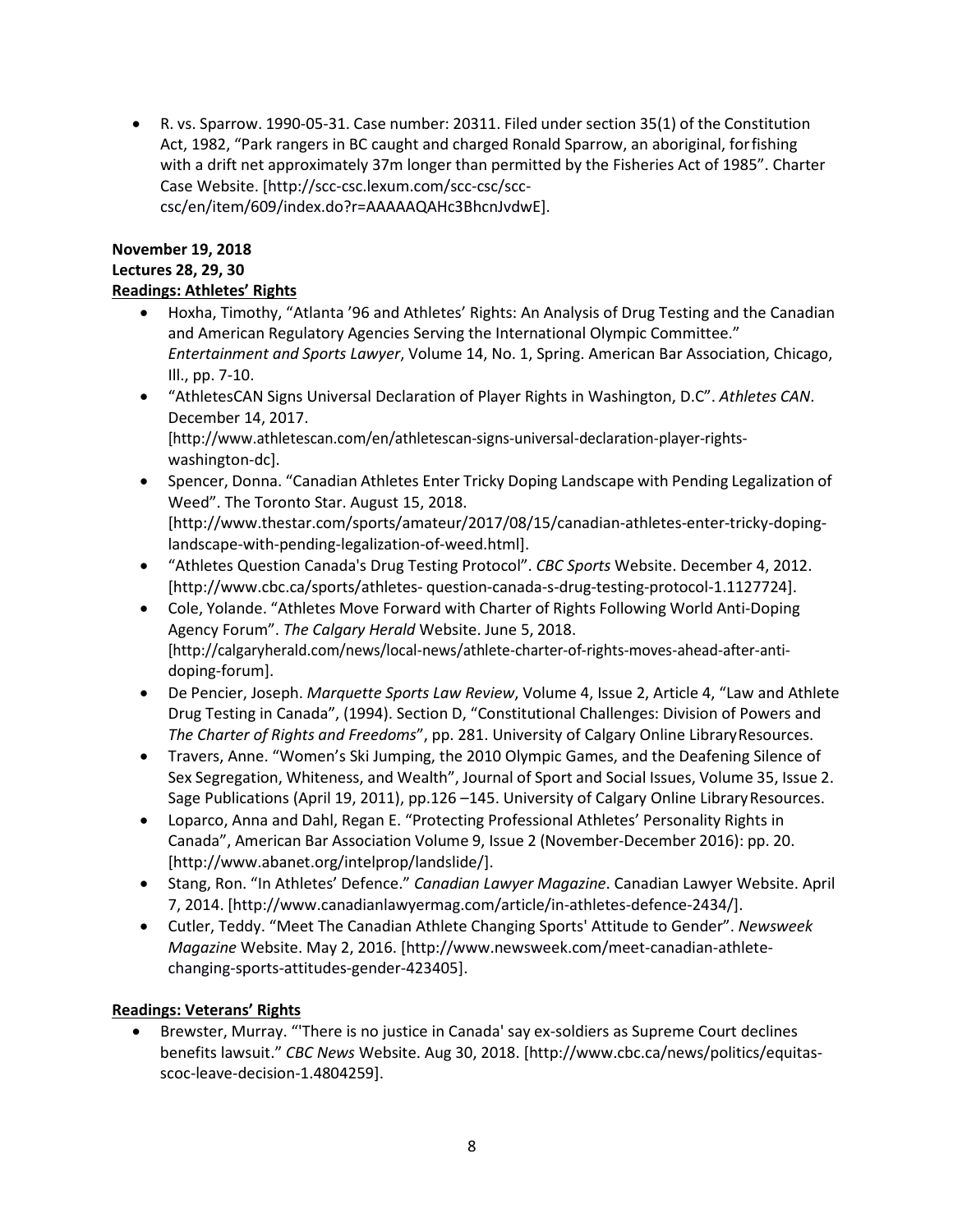- Blaszczyk, Brock. "Court's refusal to hear benefits lawsuit a 'slap in the face,' says Alberta veteran." *CBC News* Website. Aug 31, 2018. [\[http://www.cbc.ca/news/canada/edmonton/alberta-soldier-supreme-court-ruling-brock](http://www.cbc.ca/news/canada/edmonton/alberta-soldier-supreme-court-ruling-brock-blaszczyk-1.4806861)[blaszczyk-1.4806861\]](http://www.cbc.ca/news/canada/edmonton/alberta-soldier-supreme-court-ruling-brock-blaszczyk-1.4806861).
- Thompson, Elizabeth. "Legal disputes involving veterans cost federal government almost\$40 million over two years." *CBC News* Website. April 9, 2018. [\[http://www.cbc.ca/news/politics/veterans-pensions-benefits-court-1.4608601\].](http://www.cbc.ca/news/politics/veterans-pensions-benefits-court-1.4608601)
- Wallace, James. "Canada's shameful history of neglecting veterans." *The Toronto Sun*. July 16, 2017[. \[http://torontosun.com/2017/07/16/canadas-shameful-history-of-neglecting](http://torontosun.com/2017/07/16/canadas-shameful-history-of-neglecting-veterans/wcm/a55e1178-7543-4665-82c8-8566d004de9c)[veterans/wcm/a55e1178-7543-4665-82c8-8566d004de9c\]](http://torontosun.com/2017/07/16/canadas-shameful-history-of-neglecting-veterans/wcm/a55e1178-7543-4665-82c8-8566d004de9c).
- Ivison, John. "John Ivison: Trudeau is in a fight he can't win with veterans, and his frustration shows." *National Post*. February 5, 2018. [\[http://nationalpost.com/opinion/john-ivison-trudeau](http://nationalpost.com/opinion/john-ivison-trudeau-in-a-fight-he-cant-win-with-veterans-and-his-frustration-shows)[in-a-fight-he-cant-win-with-veterans-and-his-frustration-shows\]](http://nationalpost.com/opinion/john-ivison-trudeau-in-a-fight-he-cant-win-with-veterans-and-his-frustration-shows).
- Aiken, Alice and Buitenhuis, Amy. "New Veterans Charter shortchanges our disabledsoldiers." *The Globe and Mail* Website. May 2, 2018. [\[http://www.theglobeandmail.com/opinion/new](http://www.theglobeandmail.com/opinion/new-)veterans-charter-shortchanges-our-disabled-soldiers/article1213169/].
- Special Guest Speaker.

## **November 26, 2018**

# **Lectures 31 32, 33**

# **Readings: Cannabis**

• Freeman, Allan. "Canada Announces Plans to Legalize Marijuana by July 2018." *Washington Post*  Website. April 13, 2017.

[\[http://www.washingtonpost.com/news/worldviews/wp/2017/04/13/canada-announces-plans-](http://www.washingtonpost.com/news/worldviews/wp/2017/04/13/canada-announces-plans-) tolegalize-marijuana-by-july-2018/?noredirect=on&utm\_term=.136bace86f8a].

- Theresa, Trinh. "Medical Marijuana legal in all forms, Supreme Court rules." *CBC News* Website. Jun 11, 2015. [\[http://www.cbc.ca/news/politics/medical-marijuana-legal-in-all-forms-supreme](http://www.cbc.ca/news/politics/medical-marijuana-legal-in-all-forms-supreme-)court-rules-1.3109148].
- R. v. Smith. 2015-06-11. Case number: 36059. "Accused charged with possession and possession for purpose of trafficking of cannabis". Supreme Court of Canada Website. [\[http://scc](http://scc-/)csc.lexum.com/scc-csc/scc-csc/en/item/15403/index.do].
- Tasker, John Paul. "Trudeau Says Pot Will Be Legal as of Oct. 17, 2018." *CBC News* Website. Jun 20, 2018. [\[http://www.cbc.ca/news/politics/cannabis-pot-legalization-bill-1.4713839\].](http://www.cbc.ca/news/politics/cannabis-pot-legalization-bill-1.4713839)
- McLellan, A. Anne. "A Framework for the Legalization and Regulation of Cannabis in Canada." Government of Canada Website[. \[http://www.canada.ca/en/health-canada/services/drugs](http://www.canada.ca/en/health-canada/services/drugs-)medication/cannabis/laws-regulations/task-force-cannabis-legalization-regulation/frameworklegalization-regulation-cannabis-in-canada.html?].
- "Black market for pot growing despite legalization in Colorado". CBC News: The National YouTube Video. May 23, 2018. [\[http://www.youtube.com/watch?v=\\_v3KMwEvI3Y\].](http://www.youtube.com/watch?v=_v3KMwEvI3Y)
- "How does pot affect the teenage brain?" CBC News. The National YouTube Video. May18, 2016. [\[http://www.youtube.com/watch?v=lXEA8WqjHlY\].](http://www.youtube.com/watch?v=lXEA8WqjHlY)
- "The Health Risks of Marijuana." The Fifth Estate Website. January 29,2015. [\[http://www.cbc.ca/fifth/blog/the-health-risks-of-marijuana\].](http://www.cbc.ca/fifth/blog/the-health-risks-of-marijuana)

## **Suggested Readings:**

• "O'Cannabiz Conference and Expo*" Canadian Lawyer Magazine* Website. June 11, 2018. "The 2018 O'Cannabiz Conference and Expo, which took place June 8-9 in Mississauga, Ont., explored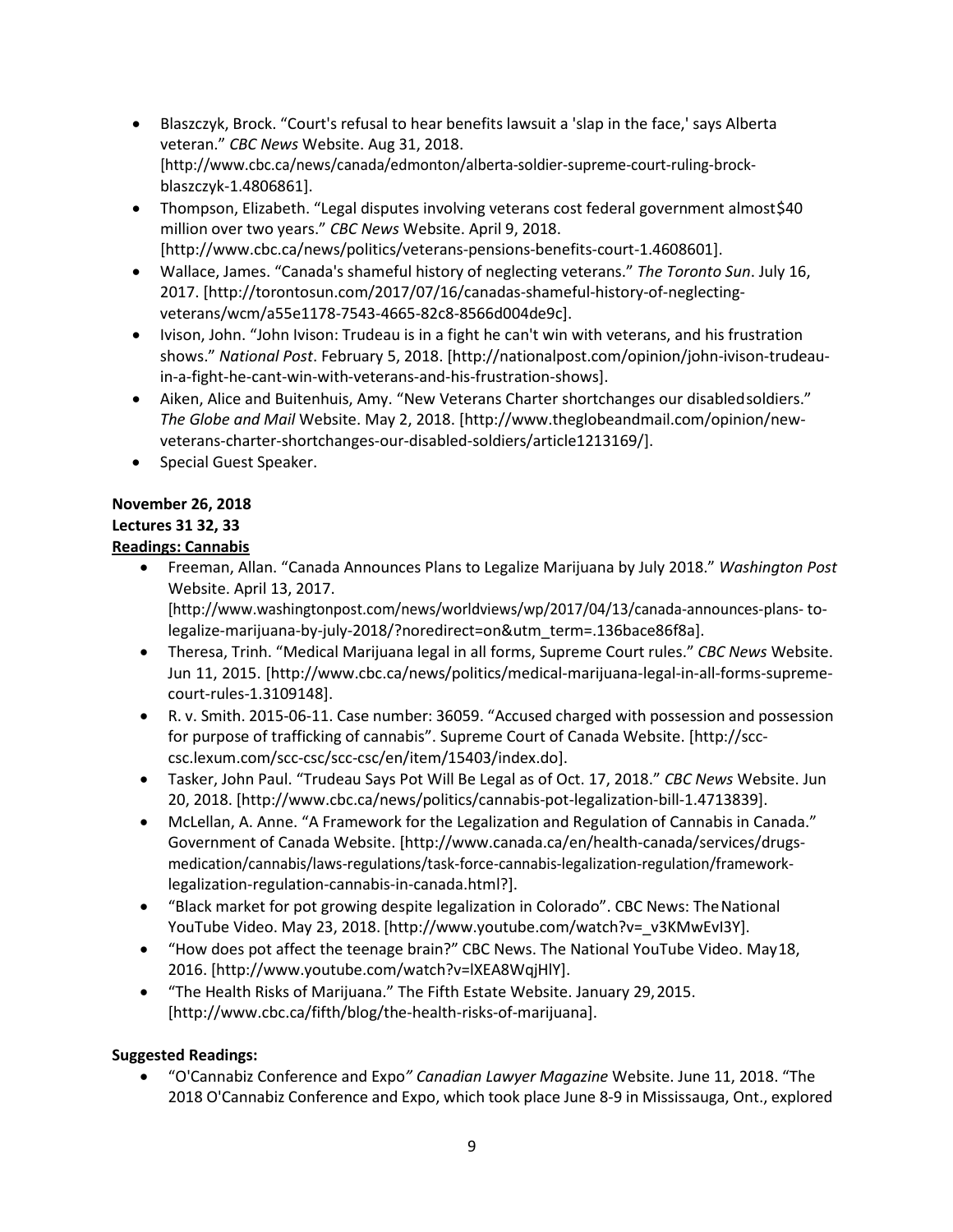the business and legal sides of the budding cannabis industry." [\[http://www.canadianlawyermag.com/video/lawyers-take-on-the-marijuana-industry-at](http://www.canadianlawyermag.com/video/lawyers-take-on-the-marijuana-industry-at-)ocannabiz-conference-and-expo-626/].

- "Cannabis Use Disorder DSM-5, 305.20, 304.30." Theravive Website. August 23, 2018. [\[http://www.theravive.com/ther](http://www.theravive.com/ther) apedia/cannabis-use-disorder-dsm--5%2c-305.20%2c-304.30].
- "The Adverse Effects of Marijuana (for healthcare professionals)." California Society of Addiction Medicine Website. August 22, 2018. [\[http://www.csam-asam.org/adverse-effects-marijuana](http://www.csam-asam.org/adverse-effects-marijuana-)healthcare-professionals].
- "Why Marijuana Is Exceptionally Dangerous to the Adolescent Brain." UMass Memorial Health Care YouTube Video. Sep 30, 2016. [\[http://youtu.be/Kf2jGksyV2o\]](http://youtu.be/Kf2jGksyV2o).

**December 3, 2018 Lectures 34, 35, 36 Readings: The Future of the Charter Review for the Exam**

### **Required Reading:**

- Greene, Ian*. The Charter of Rights and Freedoms,* Chapter 9: The Charter and HumanRights.
- Sharpe, Robert. Roach, Kent. *The Charter of Rights and Freedoms,* Chapter 17: Section C: Conclusion.

#### **Written Assignment:**

The assignment is to write a concise and clear case paper (6-10 pages, double-spaced, single-sided, maximum 2500 words). The case paper may be composed one of the following: a thorough analysis of one case or a comparative analysis of two cases citing what the cases achieved and failed to achieve.

In your response, analyze how the Supreme Court interprets Charter provisions and the impact of their judgments on Canadian society. The paper is not an exposition of case details. Offer a brief review of the case. Consider political, social, economic and ideological implications in your response.

### **How to structure a case paper**

The following structural plan must be followed for formatting your paper assignment:

- 1) Introduce the case and specify its importance and your reason for its selection. Identify the legal, democratic, economic or social issues.
- 2) Summarize the main legal and equity issues and questions and write a conciseand comprehensive thesis statement.
- 3) Examine the Charter provision and the court ruling and address the main issues raised by the case in terms of social equity and human rights.
- 4) Address what the case or cases achieved and failed to achieve.
- 5) Interpret the judicial ruling and cite similar case judgements.
- 6) Analyze whether other judicial rulings agree or challenge the court ruling.
- 7) The conclusion should offer a summation of the key ideas and offer an assessment of its implications in Canadian society, politics and culture.

In your response, draw on court cases and secondary academic sources. It may be helpful to consult the following resources: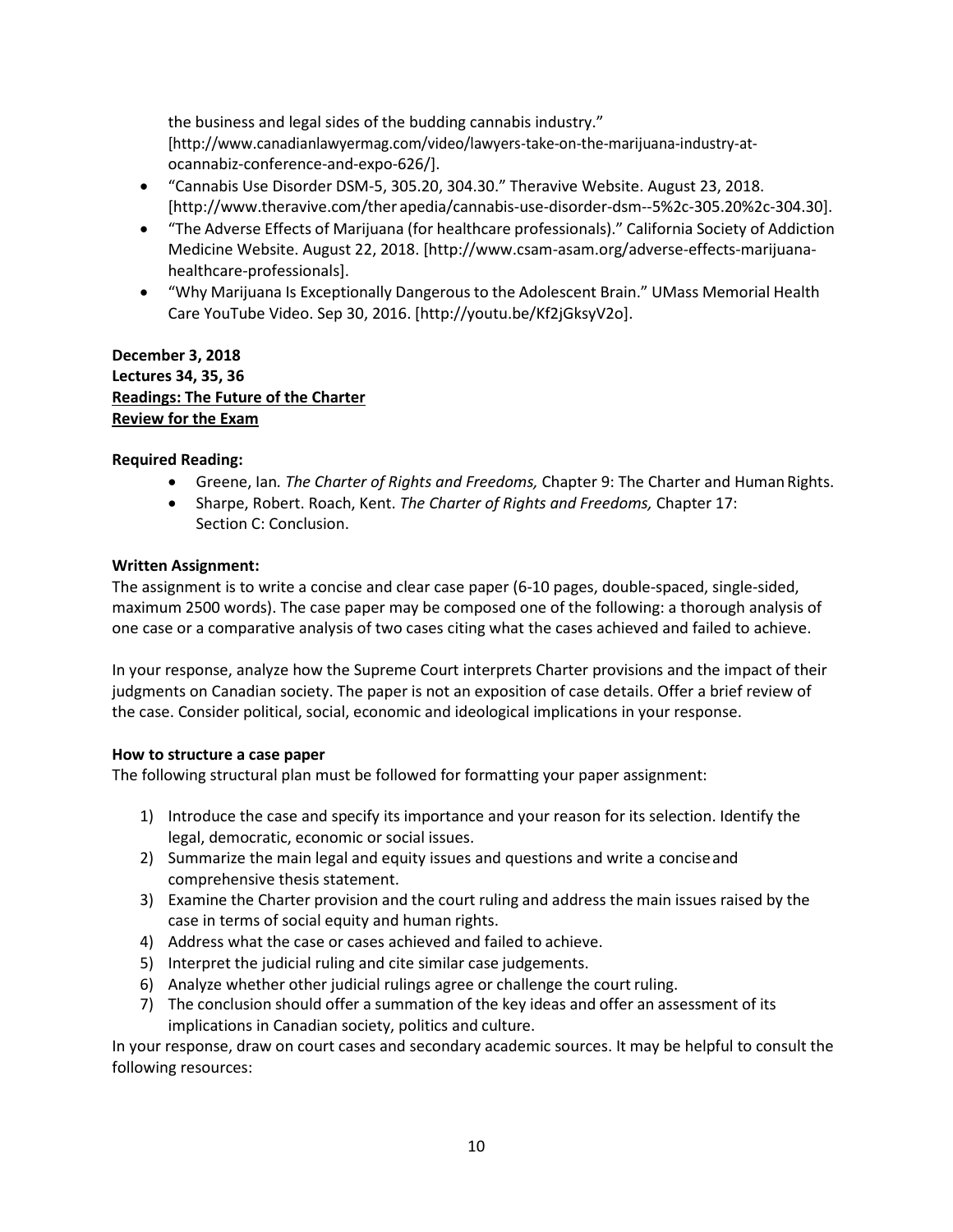- Jacqueline R. Castel, Omeela K. Latchman, *The Practical Guide to Canadian Legal Research The Practical Guide to Canadian Legal Research*, Carswell Legal Publications, ISBN-10: 045955430, ISBN-13: 978-0459554309.
- Struck & White, *Elements of Style*, Pearson, ISBN-10: 020530902X / ISBN-13: 978-0205309023.

#### **Court Cases:**

#### **Freedom of Religion**

R. v. Big Drug Mart (1985) R. v. Edwards Books and Arts (1986)

**Freedom of Expression** R. v. Zundel (1992) R v. Keegstra (1990) Little Sisters Book and Art Emporium v. Canada (2000)

#### **Religious Freedom**

R. v. Big Drug Mart (1985)

#### **Freedom of Association**

Dummore. v. Ontario (2001) Delisle v. Canada (1999)

#### **Fundamental Justice**

Morgentaler v. The Queen (1989) R. v. Smith, (2015) Canada (Prime Minister) v. Khadr (2010)

### **Equality Rights**

Andrews v. Law Society of B.C. (1989) Egan et al. v. The queen, (1995) M. v. H. (1999)

### **Aboriginal Rights**

R. v. Sparrow (1990) R. v. Marshall (1999)

### **Passing Grades**

The scale above serves as a base for academic performance. D is a passing grade.

#### **Grade Reappraisal**

Within two weeks of the date the exam/assignment is returned, students seeking reappraisal of examinations or assignments must submit a written response to the instructor explaining the basis for reconsideration of one's mark. The instructor will reconsider the grade assigned and will then book a time with the student to discuss his or her work and rationale. It should be noted that a reassessed grade may be raised, lowered, or remain the same.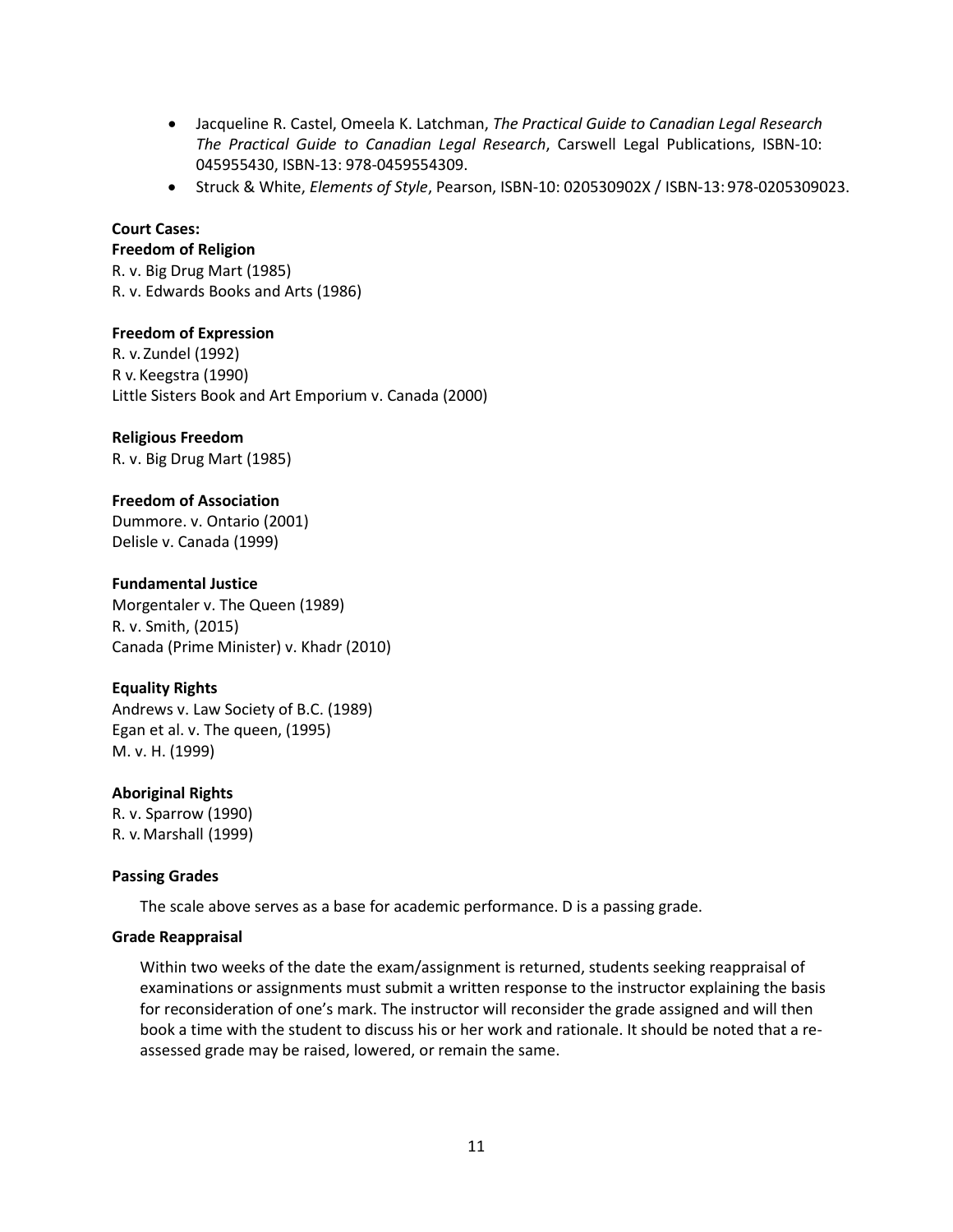#### **Technology Use**

Please note that the use of laptops, tablets, cell phones or other electronic devices is **NOT** permitted during lectures. Students who require the use of electronic devices for academic accommodation purposes are exempt from this policy, but must provide documentation from Student Accessibility Services to the instructor. Please be sure to mute your cell phone and refrain from using it during class.

#### **Email**

Feel free to contact me over email at any time. Please put your course number and section in your email's subject line, and include a proper salutation, your full name, student ID, and a proper closing in the body of your email. All emails violating customary email conventions will be ignored. All other emails will be answered within one business day. I do not answer emails over the weekend. Please take that into account when emailing me questions pertaining assignments or exams. If you have a course-related question, please check the course outline first. Questions that can be answered by consulting the course outline will not be answered. Also, please e-mail me for administrative purposes only, for example to set up an appointment. Please do not use e-mail as a replacement for an office visit, if there is something you want to discuss. Questions about the course content and readings, concerns about grades, or any other personal issues should be dealt with in person during my office hours.

#### **Emergency Evacuations**

In the case of fire or other emergency evacuation of this classroom, please proceed to the assembly point at Energy, Environment & Experiential Learning (EEEL).

#### **Handing in Papers, Assignments**

- 1. The main Sociology Department office does not deal with any course-related matters. Please speak directly to your instructor.
- 2. **Protection of Privacy:** The Freedom of Information and Protection of Privacy (FOIPP) legislation does not allow students to retrieve any course material from public places. Anything that requires handing back will be returned directly during class or office hours. If students are unable to pick up their assignments from the instructor, they provide the instructor with a stamped, self-addressed envelope to be used for the return of the assignment.
- 3. Final grades are not posted by the Sociology Department. They are only availableonline.

#### **Ethics Research**

Students are advised that any research with human subjects – including any interviewing (even with friends and family), opinion polling, or unobtrusive observation – must have the approval of the Faculty Ethics Committee. In completing course requirements, students must not undertake any human subjects research without discussing their plans with the instructor, to determine if ethics approval is required.

#### **Academic Misconduct**

Please refer to the website listed below for information on University of Calgary policies on Plagiarism/Cheating/Other Academic Misconduct: [\[http://www.ucalgary.ca/pubs/calendar/current/k-5.html](http://www.ucalgary.ca/pubs/calendar/current/k-5.html)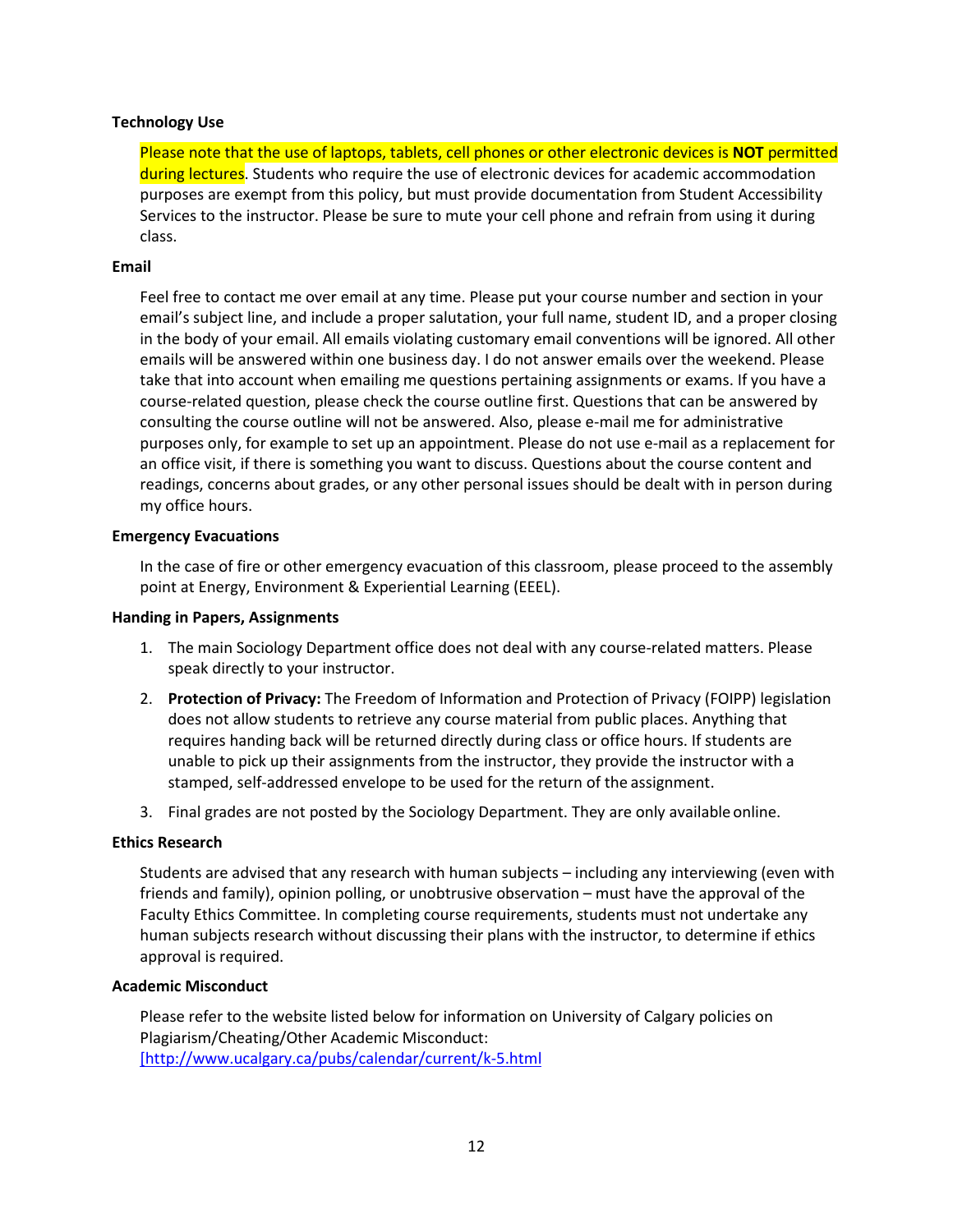#### **Deferrals**

When possible, please provide advance notice if you are unable to write an exam or complete/turnin assignments on time. All requests for deferral of a course component due to health reasons must be accompanied by written documentation as outlined in the University Calendar and should be obtained while the student has the health issue rather than after recovery. Deferrals will be allowed in the following circumstances: illness, domestic affliction or religious conviction. Travel arrangements, misreading the syllabus, and scheduling conflicts with other classes or employment are not valid reasons for requesting a deferral. Deferrals will not be granted if it is determined that just cause is not shown by the student.

If you have missed a test for a legitimate reason, the instructor can require you to write a "make up" test as close in time to the original test as possible or can choose to transfer the percentage weight to another course component. If the instructor schedules a "make up" test for you, its date and location will be at the convenience of the Department of Sociology.

**Deferred Final Exam Form:** Please note that requests to defer a Registrar scheduled final exam are dealt with through the Registrar's Office. Further information about deadlines, and where paperwork should be taken, is available on the form, which can be found at: [\[http://www.ucalgary.ca/registrar/student-forms](https://www.ucalgary.ca/registrar/student-forms)

**Deferred Term Work Form:** Deferral of term work past the end of a term also requires a form to be filled out. It's available at [\[http://www.ucalgary.ca/registrar/files/registrar/deferred\\_termwork15\\_0.pdf](https://www.ucalgary.ca/registrar/files/registrar/deferred_termwork15_0.pdf)

Once an extension date has been agreed between instructor and student, the form should be taken to the Faculty of Arts Program Information Centre (SS 110) for approval by an Associate Dean (Students).

#### **Student Representation**

The 2018-19 Students' Union VP Academic is Jessica Revington [\(suvpaca@ucalgary.ca\)](mailto:suvpaca@ucalgary.ca).

For more information, and to contact other elected officials with the Student's Union, please visit this link: [\[http://www.su.ucalgary.ca/about/who-we-are/elected-officials/](https://www.su.ucalgary.ca/about/who-we-are/elected-officials/)

You may also wish to contact the Student Ombudsperson for help with a variety of Universityrelated matters: [\[http://www.ucalgary.ca/ombuds/contact](http://www.ucalgary.ca/ombuds/contact)

#### **Safewalk**

The University of Calgary provides a "safe walk" service to any location on Campus, including the LRT, parking lots, bus zones, and campus housing. For Campus Security/Safewalk call 220-5333. Campus Security can also be contacted from any of the "Help" phones located around Campus.

#### **Academic Accommodation**

The student accommodation policy can be found at[: ucalgary.ca/access/accommodations/policy.](http://www.ucalgary.ca/access/accommodations/policy)

Students needing an Accommodation because of a Disability or medical condition should communicate this need to Student Accessibility Services in accordance with the Procedure for Accommodations for Students with Disabilities [ucalgary.ca/policies/files/policies/student](http://www.ucalgary.ca/policies/files/policies/student-accommodation-policy.pdf)[accommodation-policy.](http://www.ucalgary.ca/policies/files/policies/student-accommodation-policy.pdf)